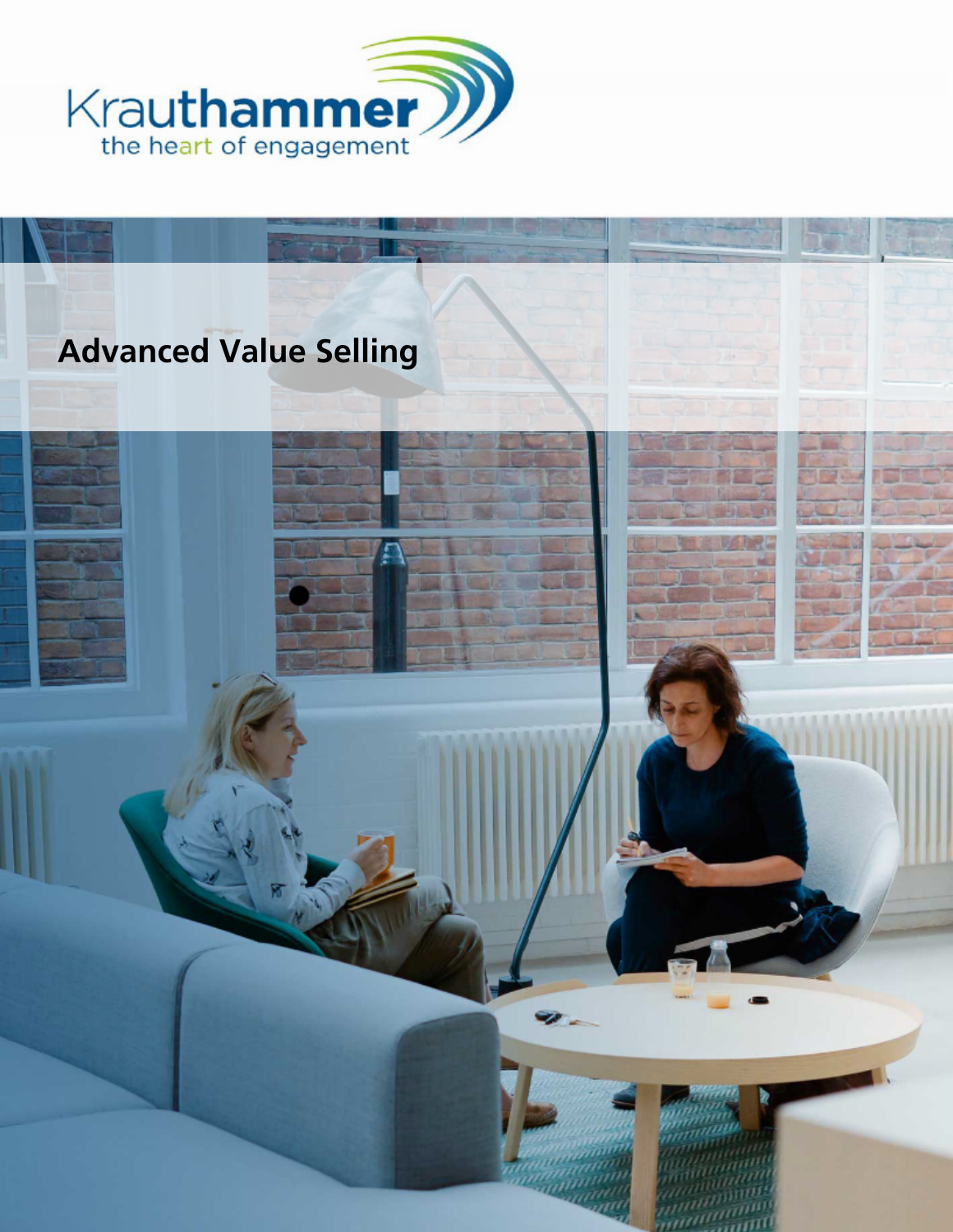## Advanced Value Selling

Next level tools and concepts for maximum sales effectiveness. Add solution is one. But it is only truly 'next level' if you can offer you customer-specific value proposition.

- 4 days French
- 4 months

Adding value by selling a good solution is one. But it is only truly your client a unique and fully customer-specific value proposition. selling is enormous. The customer sees you as a trusted advisor an value proposition contributes to realizing the ambitions of his orga your proposition is of strategic value, which guarantees a long, cor with the customer.

We are convinced that only sales that have been achieved in this w and customer loyalty. Future sales success requires an under the s collaboration with the customer.

To act on this level of commercial professionalism, you as an accor set up a dynamic and interactive sales / consultancy process. All th distinctive and customer-specific proposition in which the unique v quantified and substantiated with evidence.

## For who?

This program is suitable for commercial professionals who have ma already have a lot of 'sales miles' because you have 4-40 years of

### After completing the training you can

For you personally: a higher conversion ratio, lower sales costs in financially, your sales results and your margin will increase. You w select group of commercial professionals.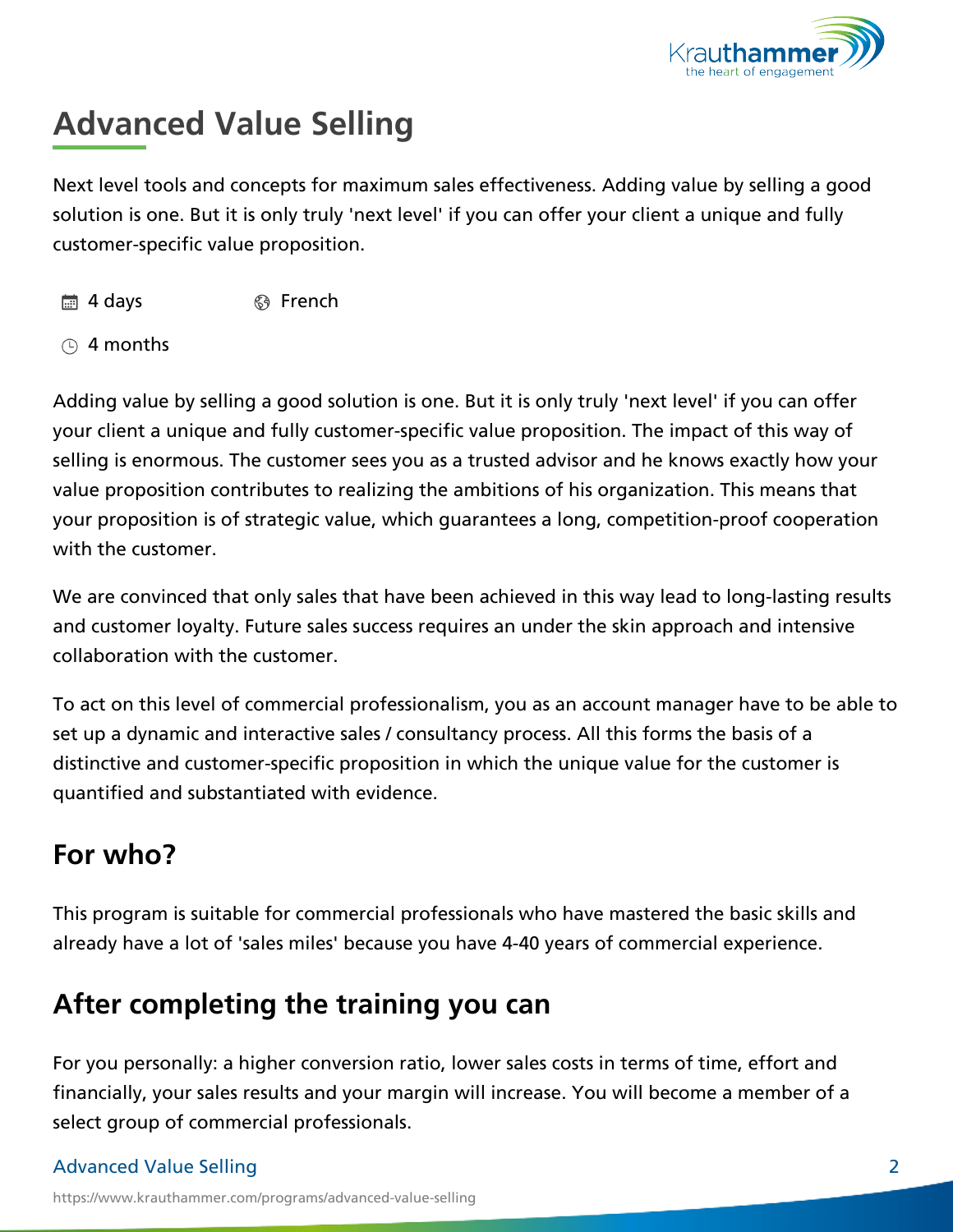For your organization: increase in market share, share of wallet, tu customer satisfaction through an effective focus on opportunities th Participating account managers have a higher professional standard the use of key skill, mind and tool sets.

## Program

Day 1:

- Making the right choices for growth.
- Gaining style flexibility
- Managing the sales process deliberately to secure progress
- Mastering the fundamentals of connecting communication
- Transforming your customers into proactive lead generators
- Qualifying first!; to optimize your usage of scarce resources (t
- Differentiating ourselves by communicating value
- Generating meetings as the first step towards new business

Day 2:

- Reporting on results achieved
- Creating the incentive to buy
- Knowing your customer
- Developing the customers business case 1 Taking a holistic o
- Developing the customers business case 2 Understanding the desire to change
	- Developing the customers business case 3- Gaining insight in
- Creating a compelling Value Proposition with your customer th
- Running effective sales meetings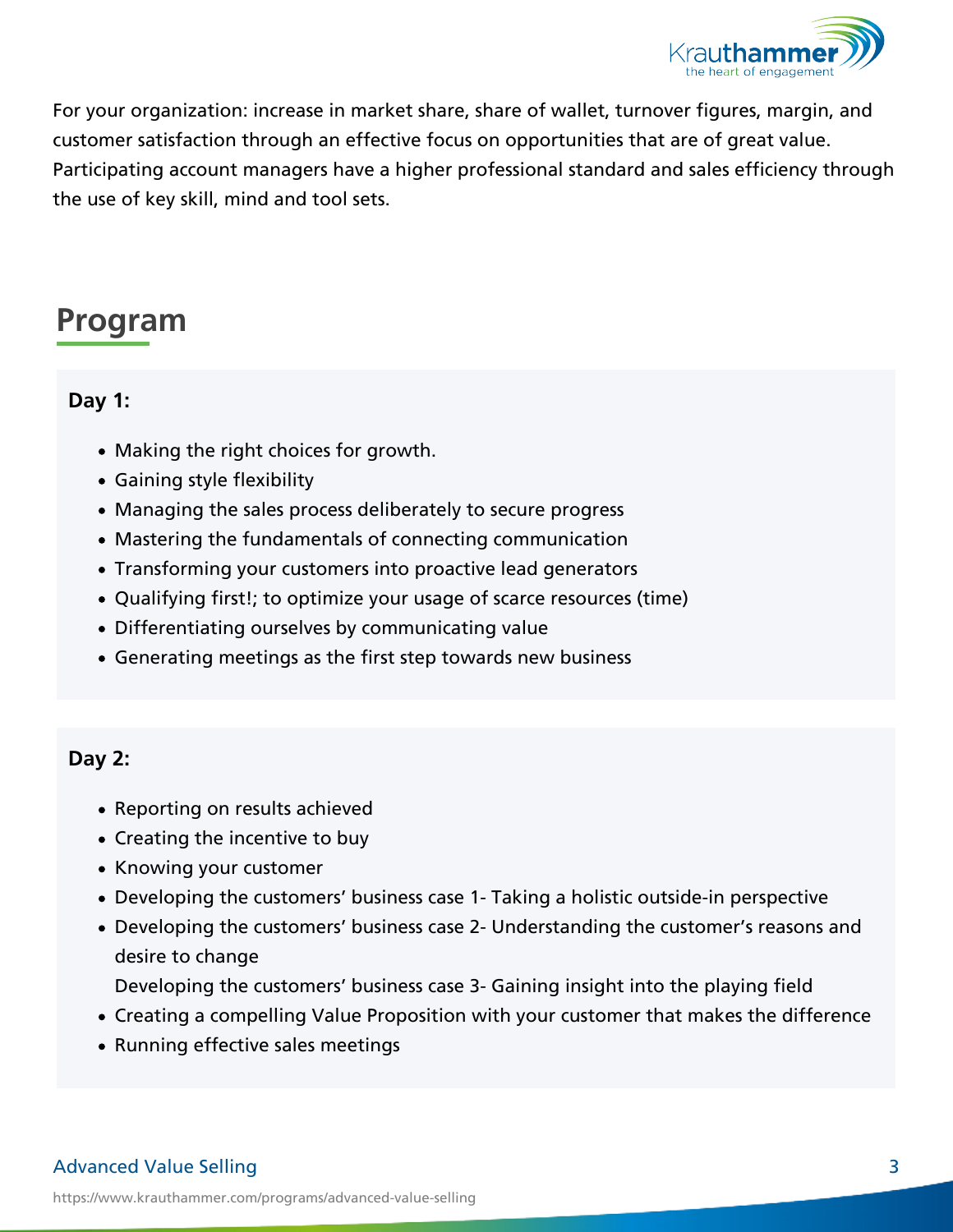#### Day 3:

- Reporting on results achieved.
- Having the choice for positive impact.
- Mastering the art of neuro-communication in sales.
- Presenting a compelling offer.
- Mobilizing allies in negotiations.
- Closing the deal 1- Knowing how to close.
- Closing the deal 2- Handling objections in order to close.
- Closing the deal 3- Becoming a true business partner.
- $\bullet$  Influencing internally for real commitment to deliver beyond ex

#### $Day 4:$

- Reporting on results achieved.
- Managing the account to grow the business.
- Demonstrating your personal added value with new insights / s
- Activating our networks to generate leads.

## Learning Tools

#### Application in daily life

- The most important point to profit from the learning your learnings!
- Action plans are defined already in the training roo participant to evaluate his progress against his own life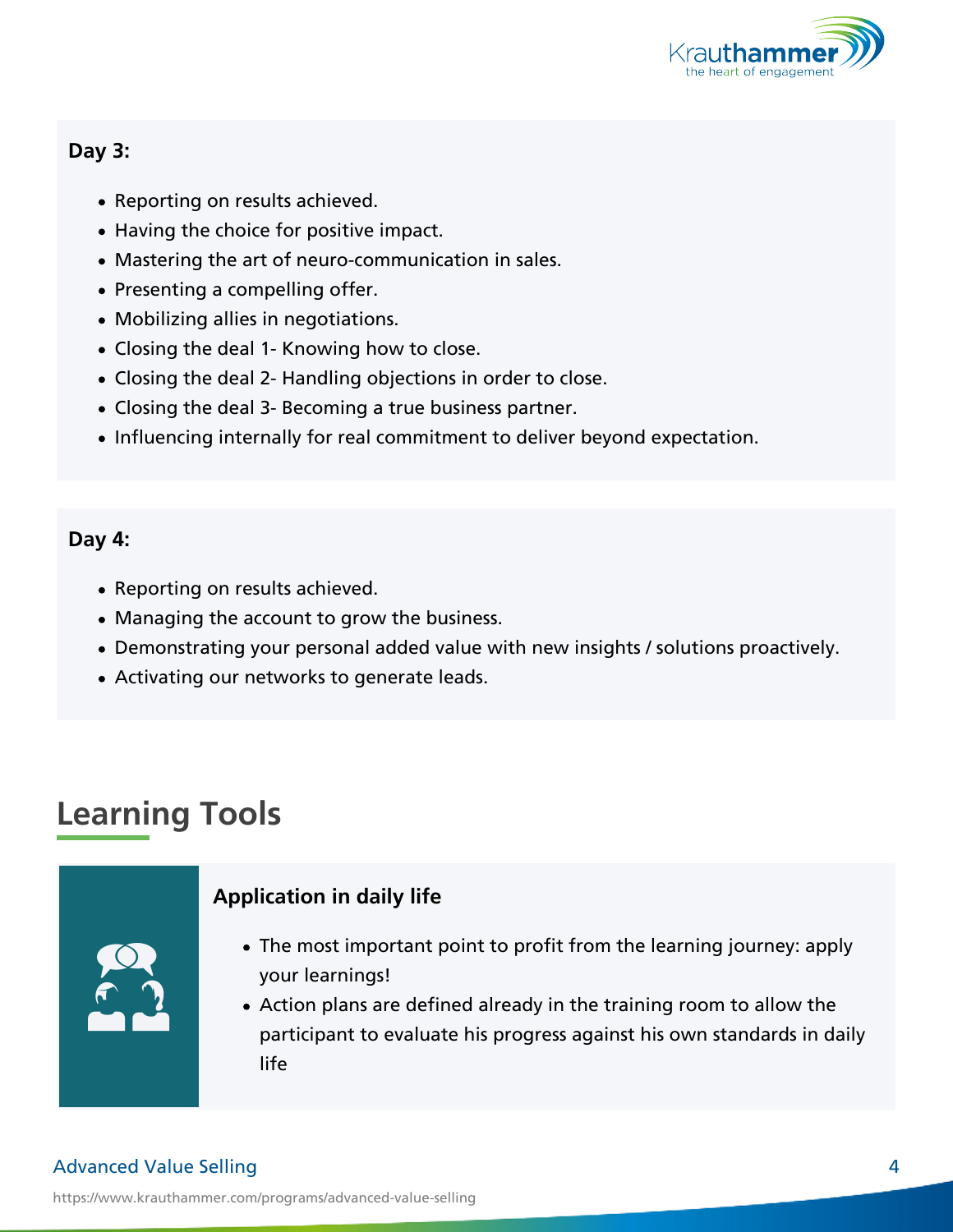